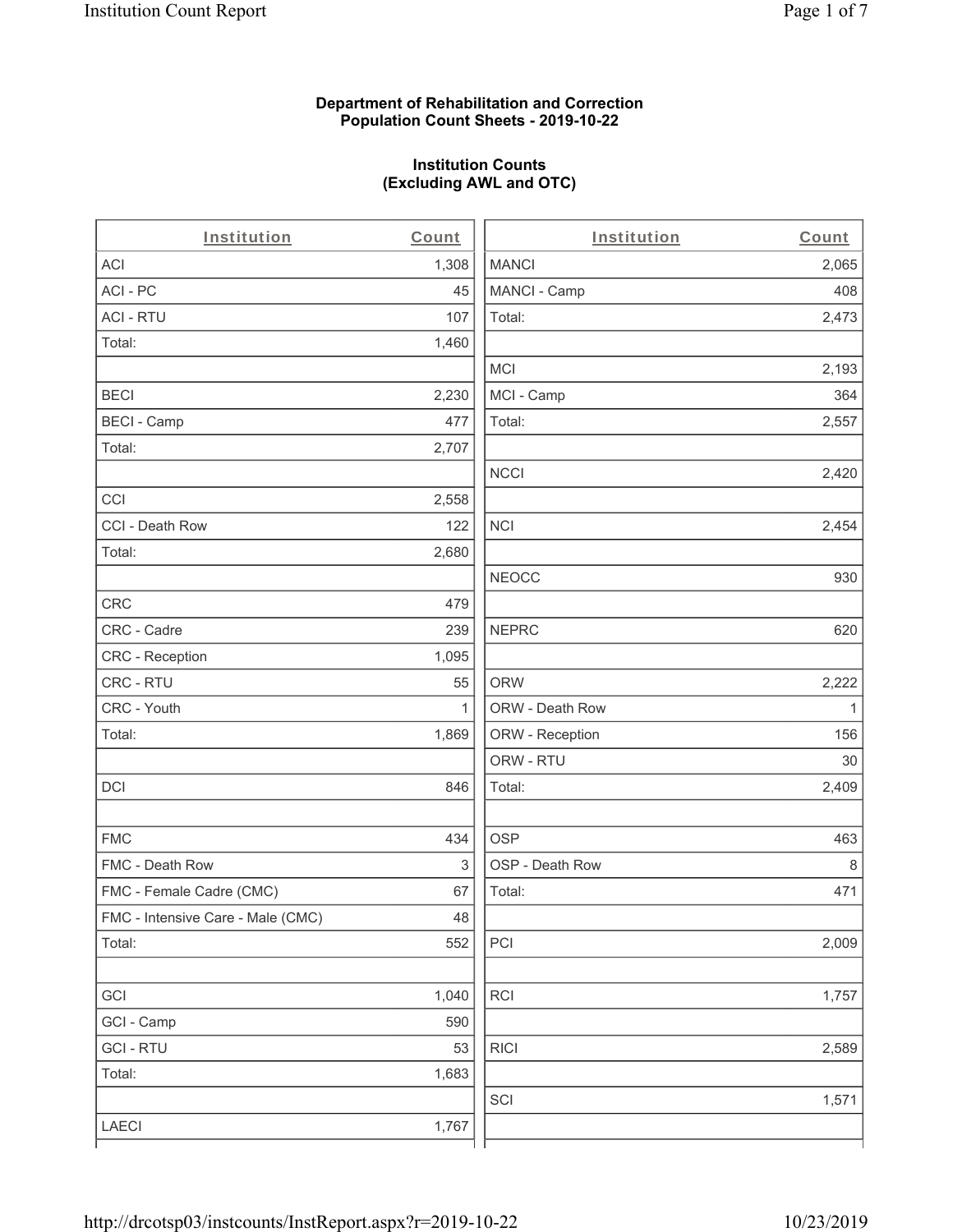|                          |       | <b>SOCF</b>    | 1,218                              |
|--------------------------|-------|----------------|------------------------------------|
| LECI                     | 1,988 | SOCF - RTU     | 68                                 |
| LECI - Camp              | 194   | Total:         | 1,286                              |
| Total:                   | 2,182 |                |                                    |
|                          |       | <b>TCI</b>     | 991                                |
| LOCI                     | 2,195 | TCI - Camp     | 436                                |
|                          |       | Total:         | 1,427                              |
| LORCI                    | 196   |                |                                    |
| LORCI - Cadre            | 119   | <b>TOCI</b>    | 774                                |
| <b>LORCI - Reception</b> | 1,177 | TOCI - PC      | 84                                 |
| Total:                   | 1,492 | Total:         | 858                                |
| <b>MACI</b>              | 1,055 | <b>WCI</b>     | 1,239                              |
| MACI - Minimum           | 1,221 | <b>WCI-RTU</b> | 31                                 |
| Total:                   | 2,276 | Total:         | 1,270                              |
|                          |       |                | <b>Total Population:</b><br>48,810 |

\* The Total Population includes 30 Offenders with Reason Codes 30 & 31. \*\* The Total Population includes 37 Offenders with Reason Code 0A.

### **Male Population by Security Level (Include AWL and Exclude OTC)**

| Security Level         |                   | <b>Body</b> | AWL | (-OTC)         | Total  |
|------------------------|-------------------|-------------|-----|----------------|--------|
| <b>Total Level E</b>   |                   | 993         | 4   | $\overline{4}$ | 993    |
| Total Level 4          |                   | 1,673       | 14  | 14             | 1,673  |
| Total Level 3          |                   | 11,311      | 186 | 161            | 11,336 |
| Total Level 2          |                   | 16,921      | 205 | 146            | 16,980 |
| Total Level 1          |                   | 13,748      | 169 | 100            | 13,817 |
| <b>Total Death Row</b> |                   | 136         |     | 0              | 137    |
|                        | <b>Total Male</b> | 44,782      | 579 | 425            | 44,936 |

### **Female Population by Institution (Include AWL and Exclude OTC)**

| Institution              | <b>Body</b> | <b>AWL</b> | - 1 | Total |
|--------------------------|-------------|------------|-----|-------|
| <b>DCI</b>               | 846         |            | 4   | 849   |
| <b>FMC</b>               | 13          |            |     | 14    |
| FMC - Female Cadre (CMC) | 67          |            |     | 68    |
| <b>NEPRC</b>             | 620         | 11         | 5   | 626   |
| <b>ORW</b>               | 2,221       | 48         | 32  | 2,237 |
| <b>ORW - Death Row</b>   |             |            |     |       |
|                          |             |            |     |       |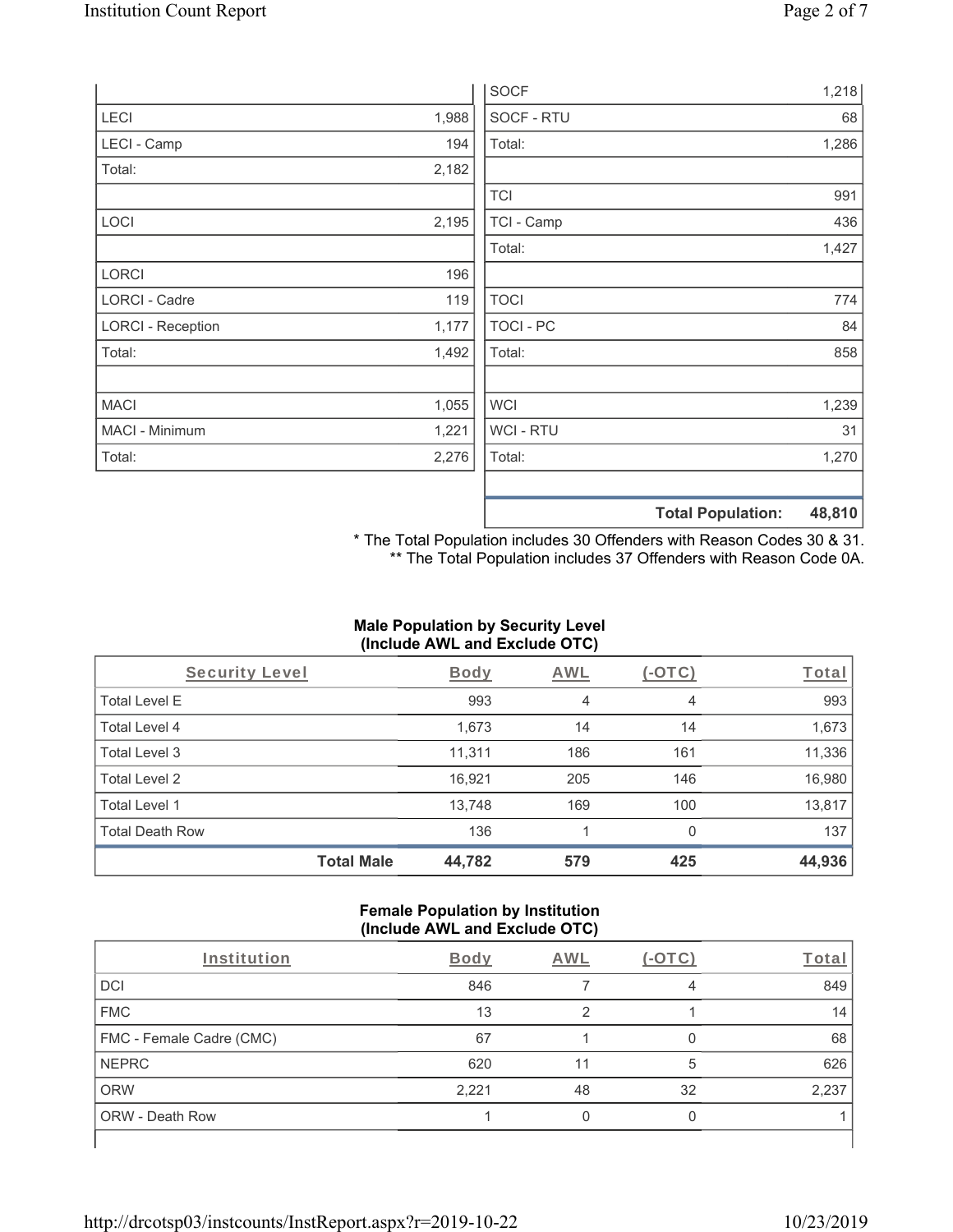| <b>ORW</b> - Reception |                          | 156    |     |     | 156    |
|------------------------|--------------------------|--------|-----|-----|--------|
| <b>ORW - RTU</b>       |                          | 30     |     |     | 30     |
|                        | <b>Total Female</b>      | 3.954  | 72  | 45  | 3,981  |
|                        |                          |        |     |     |        |
|                        | <b>Total Population:</b> | 48,736 | 651 | 470 | 48,917 |

#### **Male Population by Institution: Security Level 5 and E (Include AWL and Exclude OTC)**

| Institution          | <b>Body</b>               | <b>AWL</b>              | $($ -OTC $)$        | Total                     |
|----------------------|---------------------------|-------------------------|---------------------|---------------------------|
| ACI                  | $\sqrt{3}$                | $\mathbf 0$             | $\boldsymbol{0}$    | $\ensuremath{\mathsf{3}}$ |
| <b>BECI</b>          | $\mathbf 0$               | $\mathbf{1}$            | 1                   | $\mathbf 0$               |
| CRC                  | 1                         | $\mathbf 0$             | $\mathsf 0$         | 1                         |
| CRC - Reception      | $\ensuremath{\mathsf{3}}$ | $\mathbf 0$             | $\boldsymbol{0}$    | $\ensuremath{\mathsf{3}}$ |
| CRC - RTU            | 5                         | $\mathbf 0$             | $\boldsymbol{0}$    | $\mathbf 5$               |
| <b>FMC</b>           | $\overline{2}$            | $\mathbf 0$             | $\mathsf{O}\xspace$ | $\sqrt{2}$                |
| LECI                 | $16$                      | $\mathbf 0$             | $\mathsf{O}\xspace$ | $16\,$                    |
| LORCI                | 1                         | $\mathbf 0$             | $\mathsf{O}\xspace$ | $\mathbf{1}$              |
| <b>MACI</b>          | 15                        | $\mathbf 0$             | $\mathsf{O}\xspace$ | 15                        |
| <b>MANCI</b>         | $\,6\,$                   | $\mathbf 0$             | $\mathsf 0$         | $\,6\,$                   |
| <b>NEOCC</b>         | 12                        | $\mathbf 0$             | $\boldsymbol{0}$    | 12                        |
| <b>OSP</b>           | 350                       | $\mathbf 0$             | $\mathsf{O}\xspace$ | 350                       |
| RCI                  | 6                         | $\mathbf 0$             | $\boldsymbol{0}$    | 6                         |
| <b>SOCF</b>          | 402                       | $\overline{2}$          | $\overline{2}$      | 402                       |
| <b>TCI</b>           | 1                         | $\mathbf 0$             | $\mathsf{O}\xspace$ | $\mathbf{1}$              |
| <b>TOCI</b>          | 147                       | $\mathbf 0$             | $\mathsf 0$         | 147                       |
| WCI                  | 17                        | $\mathbf{1}$            | 1                   | 17                        |
| WCI - RTU            | 6                         | $\mathbf 0$             | $\boldsymbol{0}$    | $\,6\,$                   |
| <b>Total Level 5</b> | 993                       | $\overline{\mathbf{4}}$ | 4                   | 993                       |

# **Male Population by Institution: Security Level 4 (Include AWL and Exclude OTC)**

| Institution                       | Body | <b>AWL</b> | $(-OTC)$ | Total |
|-----------------------------------|------|------------|----------|-------|
| ACI                               | 6    |            |          |       |
| CRC                               | 10   |            |          | 10    |
| CRC - RTU                         | 12   |            |          | 12    |
| <b>FMC</b>                        |      |            |          |       |
| FMC - Intensive Care - Male (CMC) |      |            |          |       |
| LECI                              |      |            |          |       |
| LOCI                              |      |            |          |       |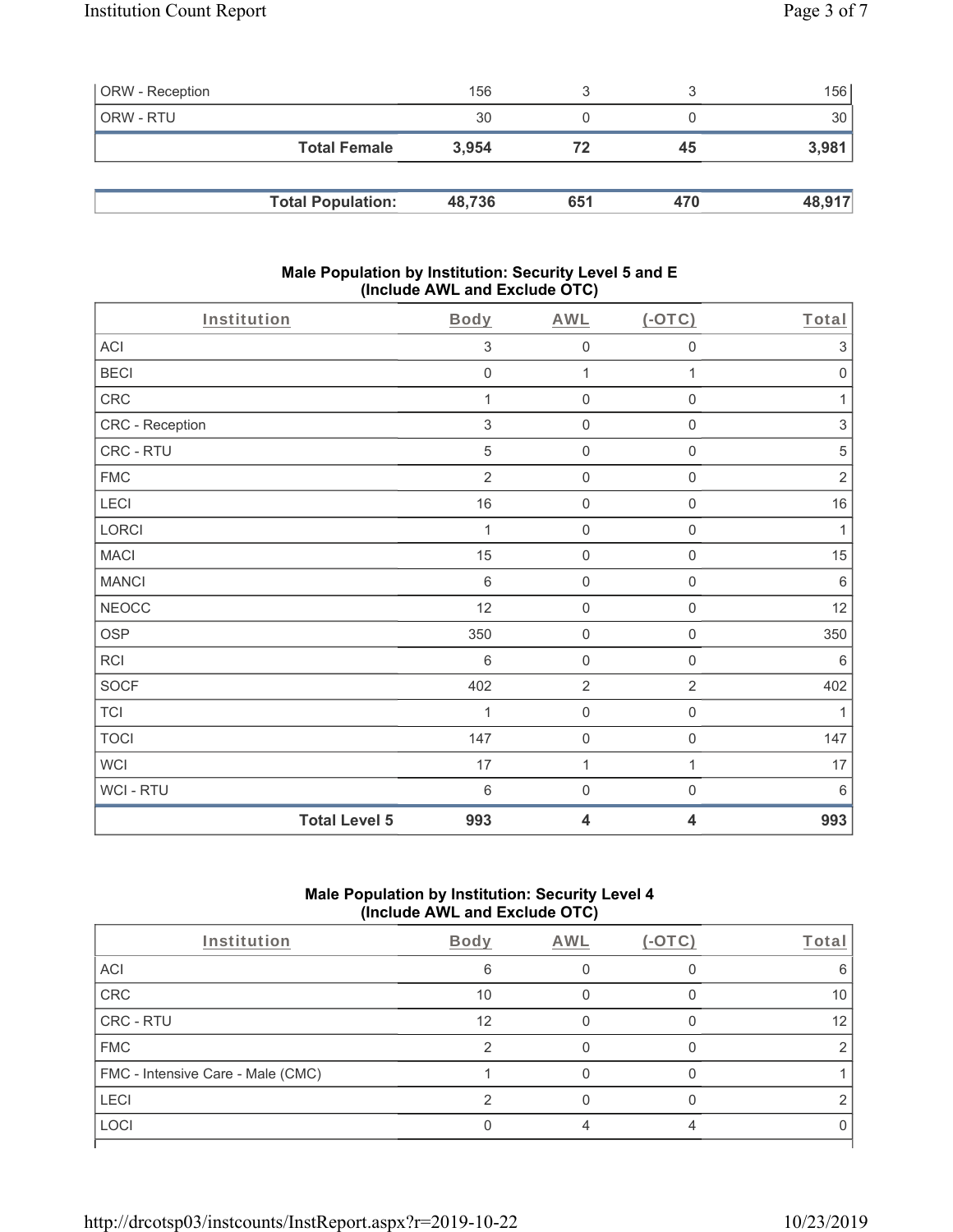| LORCI                    |                      | $\overline{2}$ | 1                |              | $\overline{2}$ |
|--------------------------|----------------------|----------------|------------------|--------------|----------------|
| <b>LORCI - Reception</b> |                      | $\mathbf 1$    | $\mathbf 0$      | $\Omega$     |                |
| <b>MACI</b>              |                      | 24             | 0                | $\Omega$     | 24             |
| <b>MANCI</b>             |                      | 5              | $\mathbf 0$      | $\Omega$     | 5              |
| <b>NEOCC</b>             |                      | 11             | 0                | 0            | 11             |
| OSP                      |                      | 91             | $\mathbf 0$      | $\mathbf 0$  | 91             |
| <b>RCI</b>               |                      |                | $\mathbf 0$      | $\mathbf{0}$ |                |
| <b>SOCF</b>              |                      | 803            | $\sqrt{5}$       | 5            | 803            |
| SOCF - RTU               |                      | 68             | $\boldsymbol{0}$ | 0            | 68             |
| <b>TCI</b>               |                      | 3              | $\mathbf 0$      | 0            | 3              |
| <b>TOCI</b>              |                      | 612            | $\mathfrak{S}$   | 3            | 612            |
| TOCI - PC                |                      | 13             | $\mathbf 0$      | $\Omega$     | 13             |
| <b>WCI</b>               |                      | $\overline{4}$ | 0                | $\Omega$     | $\overline{4}$ |
| WCI - RTU                |                      | $\overline{2}$ | 1                |              | 2              |
|                          | <b>Total Level 4</b> | 1,673          | 14               | 14           | 1,673          |

### **Male Population by Institution: Security Level 3 (Include AWL and Exclude OTC)**

| Institution                       | <b>Body</b>    | <b>AWL</b>          | (OTC)               | Total          |
|-----------------------------------|----------------|---------------------|---------------------|----------------|
| ACI                               | 20             | $\mathsf{O}\xspace$ | $\mathsf{O}\xspace$ | 20             |
| ACI-PC                            | 8              | $\mathbf 0$         | 0                   | $\,8\,$        |
| <b>BECI</b>                       | 1              | $\mathbf 0$         | $\mathsf 0$         | $\mathbf{1}$   |
| CCI                               | $\overline{2}$ | $\mathbf 0$         | $\mathsf 0$         | $\overline{2}$ |
| <b>CRC</b>                        | 283            | 11                  | 11                  | 283            |
| CRC - Cadre                       | 30             | $\mathbf 0$         | $\mathbf 0$         | 30             |
| <b>CRC</b> - Reception            | 717            | 19                  | 19                  | 717            |
| CRC - RTU                         | 38             | $\mathbf 0$         | $\mathsf{O}\xspace$ | 38             |
| CRC - Youth                       | 1              | $\mathsf{O}\xspace$ | $\mathbf 0$         | 1              |
| <b>FMC</b>                        | 6              | $\mathbf{1}$        | $\mathsf 0$         | $\overline{7}$ |
| FMC - Intensive Care - Male (CMC) | $\,6$          | $\mathbf 0$         | $\mathsf 0$         | $\,6\,$        |
| <b>LAECI</b>                      | $\overline{4}$ | 0                   | $\mathsf 0$         | $\overline{4}$ |
| LECI                              | 1,861          | 19                  | 15                  | 1,865          |
| LOCI                              | $6\,$          | $\mathbf 0$         | $\mathbf 0$         | 6              |
| <b>LORCI</b>                      | 54             | 52                  | 49                  | 57             |
| <b>LORCI - Cadre</b>              | 4              | $\mathbf 0$         | $\mathbf 0$         | $\overline{4}$ |
| <b>LORCI - Reception</b>          | 705            | 3                   | 3                   | 705            |
| <b>MACI</b>                       | 905            | 10                  | 4                   | 911            |
| <b>MANCI</b>                      | 1,944          | 23                  | 23                  | 1,944          |
| <b>MCI</b>                        | 1              | $\mathbf 0$         | $\mathsf{O}\xspace$ | $\mathbf{1}$   |
| <b>NCCI</b>                       | 10             | $\mathsf{O}\xspace$ | 0                   | $10$           |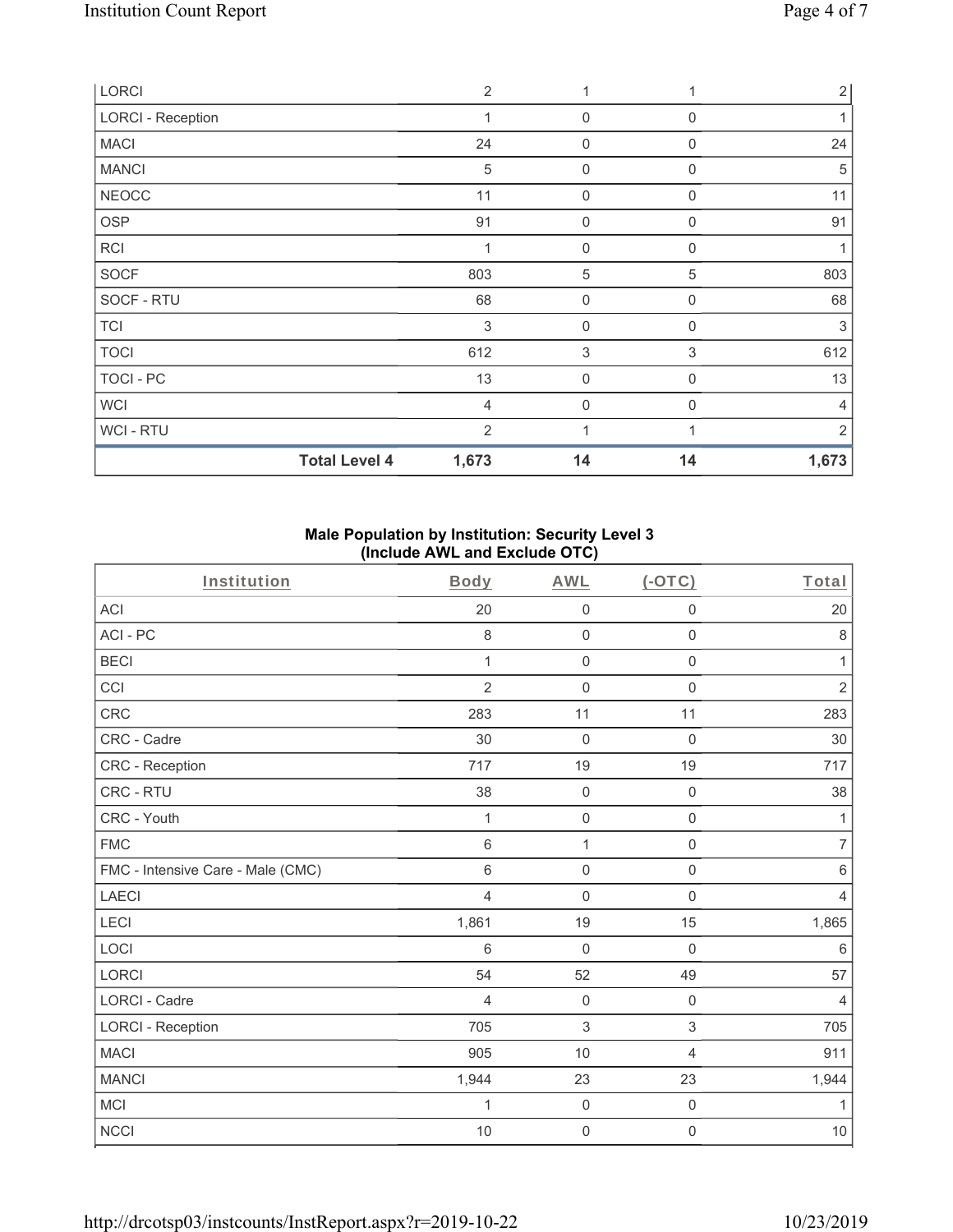| <b>NCI</b>   |                      | 1      | $\mathbf 0$  | 0            | 1              |
|--------------|----------------------|--------|--------------|--------------|----------------|
| <b>NEOCC</b> |                      | 892    | 5            | 2            | 895            |
| <b>OSP</b>   |                      | 1      | 0            | $\Omega$     |                |
| PCI          |                      | 41     | 3            | $\mathbf 0$  | 44             |
| <b>RCI</b>   |                      | 1,554  | 14           | 13           | 1,555          |
| SCI          |                      | 5      | $\mathbf 0$  | $\mathbf 0$  | 5              |
| <b>SOCF</b>  |                      | 7      | $\mathbf 0$  | 0            | $\overline{7}$ |
| <b>TCI</b>   |                      | 919    | 13           | 10           | 922            |
| <b>TOCI</b>  |                      | 15     | 0            | 0            | 15             |
| TOCI - PC    |                      | 71     | $\mathbf{0}$ | $\mathbf{0}$ | 71             |
| <b>WCI</b>   |                      | 1,179  | 13           | 12           | 1,180          |
| WCI-RTU      |                      | 20     | $\mathbf 0$  | $\Omega$     | 20             |
|              | <b>Total Level 3</b> | 11,311 | 186          | 161          | 11,336         |

#### **Male Population by Institution: Security Level 2 (Include AWL and Exclude OTC)**

| Institution                       | <b>Body</b> | <b>AWL</b>                | (OTC)               | Total        |
|-----------------------------------|-------------|---------------------------|---------------------|--------------|
| <b>ACI</b>                        | 731         | $\ensuremath{\mathsf{3}}$ | 1                   | 733          |
| ACI-PC                            | 27          | $\mathsf 0$               | $\mathsf{O}\xspace$ | 27           |
| <b>ACI - RTU</b>                  | 80          | $\mathbf 0$               | $\mathbf 0$         | 80           |
| <b>BECI</b>                       | 1,613       | 16                        | 14                  | 1,615        |
| <b>BECI - Camp</b>                | 1           | $\mathbf 0$               | $\mathsf 0$         | $\mathbf{1}$ |
| CCI                               | 2,000       | 13                        | 8                   | 2,005        |
| CRC                               | 96          | $\,6\,$                   | $\,6\,$             | 96           |
| CRC - Cadre                       | 208         | $\mathsf{O}\xspace$       | $\mathsf{O}\xspace$ | 208          |
| CRC - Reception                   | 220         | $\sqrt{5}$                | 5                   | 220          |
| <b>FMC</b>                        | 10          | $\sqrt{2}$                | $\mathsf{O}\xspace$ | 12           |
| FMC - Intensive Care - Male (CMC) | 11          | $\mathsf 0$               | $\mathsf{O}\xspace$ | 11           |
| GCI                               | 396         | $\ensuremath{\mathsf{3}}$ | $\overline{2}$      | 397          |
| <b>GCI-RTU</b>                    | 41          | $\mathsf 0$               | $\mathbf 0$         | 41           |
| <b>LAECI</b>                      | 1,167       | 27                        | 18                  | 1,176        |
| LECI                              | 107         | $\mathbf 0$               | $\mathbf 0$         | 107          |
| <b>LECI - Camp</b>                | 1           | $\mathbf 0$               | $\mathbf 0$         | $\mathbf{1}$ |
| LOCI                              | 1,331       | 13                        | 13                  | 1,331        |
| <b>LORCI</b>                      | 120         | 16                        | 13                  | 123          |
| <b>LORCI - Cadre</b>              | 115         | $\mathbf 0$               | $\mathsf 0$         | 115          |
| <b>LORCI - Reception</b>          | 282         | $\sqrt{3}$                | 3                   | 282          |
| <b>MACI</b>                       | 110         | $\ensuremath{\mathsf{3}}$ | $\,$ 3 $\,$         | 110          |
| <b>MANCI</b>                      | 85          | $\mathsf{O}\xspace$       | $\mathsf{O}\xspace$ | 85           |
| <b>MCI</b>                        | 1,690       | 13                        | $\mathsf g$         | 1,694        |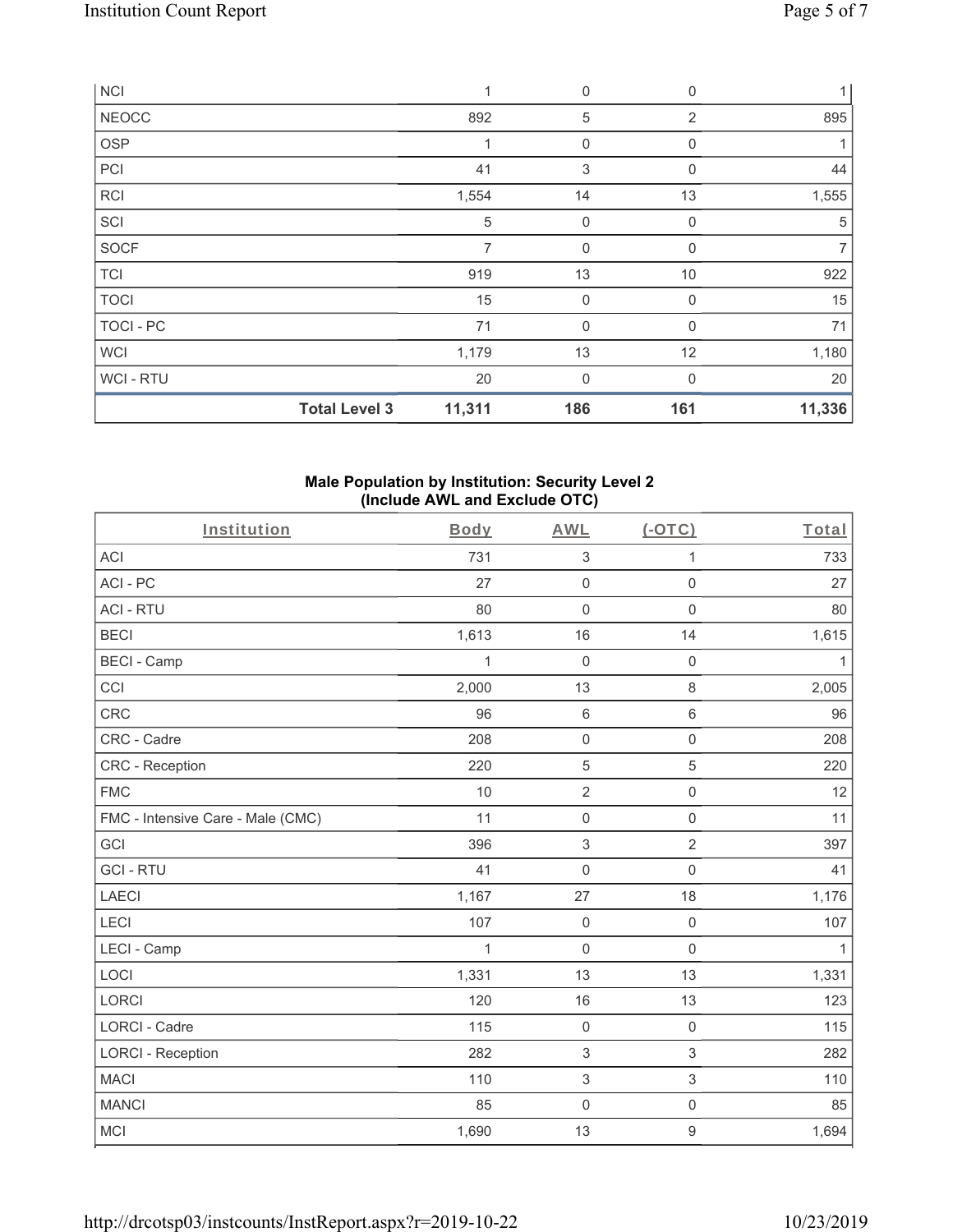|             | <b>Total Level 2</b> | 16,921 | 205          | 146          | 16,980 |
|-------------|----------------------|--------|--------------|--------------|--------|
| <b>WCI</b>  |                      | 39     | $\mathbf{0}$ | $\Omega$     | 39     |
| TCI         |                      | 24     | $\mathbf 0$  | 0            | 24     |
| SOCF        |                      | 5      | $\mathbf 0$  | 0            | 5      |
| SCI         |                      | 1,089  | 14           | 10           | 1,093  |
| <b>RICI</b> |                      | 1,478  | 16           | 10           | 1,484  |
| <b>RCI</b>  |                      | 193    | 2            |              | 194    |
| PCI         |                      | 893    | 12           | $\Omega$     | 905    |
| <b>OSP</b>  |                      |        | $\mathbf 0$  | $\mathbf{0}$ | 1      |
| NEOCC       |                      | 15     | $\mathbf 0$  | 0            | 15     |
| <b>NCI</b>  |                      | 1,570  | 26           | 21           | 1,575  |
| <b>NCCI</b> |                      | 1,172  | 12           | 9            | 1,175  |

#### **Male Population by Institution: Security Level 1 (Include AWL and Exclude OTC)**

| Institution                       | Body           | <b>AWL</b>          | $(-OTC)$            | Total          |
|-----------------------------------|----------------|---------------------|---------------------|----------------|
| <b>ACI</b>                        | 548            | $\sqrt{2}$          | 1                   | 549            |
| ACI-PC                            | 10             | $\mathbf 0$         | $\mathsf 0$         | 10             |
| <b>ACI - RTU</b>                  | 27             | $\mathbf 0$         | $\mathbf 0$         | 27             |
| <b>BECI</b>                       | 615            | 15                  | $\overline{7}$      | 623            |
| <b>BECI - Camp</b>                | 475            | $\boldsymbol{0}$    | $\mathsf 0$         | 475            |
| CCI                               | 555            | $\,$ 6 $\,$         | $\overline{2}$      | 559            |
| <b>CRC</b>                        | 28             | $\mathsf{O}\xspace$ | $\mathbf 0$         | 28             |
| CRC - Cadre                       | $\mathbf{1}$   | $\mathbf 0$         | $\mathbf 0$         | $\mathbf{1}$   |
| CRC - Reception                   | 151            | $\overline{4}$      | $\overline{4}$      | 151            |
| <b>FMC</b>                        | 401            | $\mathbf 1$         | $\mathbf{1}$        | 401            |
| FMC - Intensive Care - Male (CMC) | 30             | $\mathbf{1}$        | $\mathsf{O}\xspace$ | 31             |
| GCI                               | 644            | 16                  | $\boldsymbol{9}$    | 651            |
| GCI - Camp                        | 590            | $\mathbf{1}$        | $\mathbf{1}$        | 590            |
| <b>GCI-RTU</b>                    | 12             | $\mathbf 0$         | $\mathsf{O}\xspace$ | 12             |
| <b>LAECI</b>                      | 596            | $\,8\,$             | $\overline{7}$      | 597            |
| LECI                              | $\overline{2}$ | $\mathbf{1}$        | $\mathbf{1}$        | $\overline{2}$ |
| LECI - Camp                       | 193            | $\mathbf 0$         | $\mathsf{O}\xspace$ | 193            |
| LOCI                              | 858            | $\,6\,$             | 5                   | 859            |
| <b>LORCI</b>                      | 19             | 15                  | 15                  | 19             |
| <b>LORCI - Reception</b>          | 189            | $\mathbf 0$         | $\mathbf 0$         | 189            |
| MACI - Minimum                    | 1,221          | 15                  | 12                  | 1,224          |
| <b>MANCI</b>                      | 25             | $\,6\,$             | $\overline{2}$      | 29             |
| MANCI - Camp                      | 408            | 5                   | 5                   | 408            |
| <b>MCI</b>                        | 501            | 8                   | 4                   | 505            |